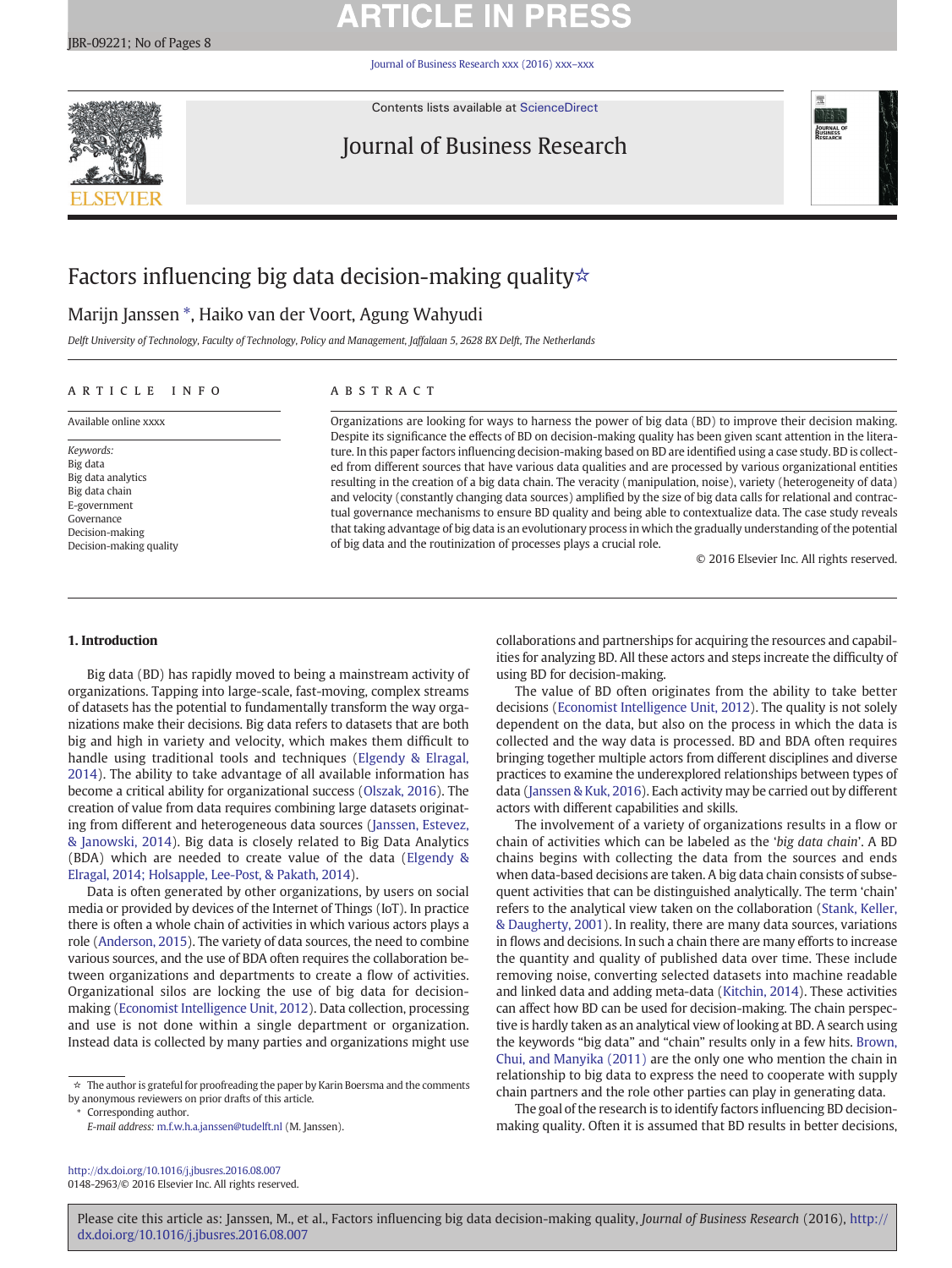but it is unclear which factors influence the decision-making quality and how decision-making quality can be improved by organizations. As BD and BDA become more common, understanding the big data chain and factors influencing decision-making quality chain becomes of paramount importance for organizations.

This structure of this paper is as follows. First, factors influencing BD a decision-making quality as found in the literature. Thereafter the research method in which a BD chain is analyzed in a large, administrative organization is presented. Based on the case study factors influencing decision-making quality are derived. Finally, business implications are discussed and conclusions are drawn.

### 2. Big data for decision-making

Several steps for the BD process starting with data capturing and resulting in decision-making can be found in the literature. For example, [Bizer, Boncz, Brodie, and Erling \(2012\)](#page-6-0) identify six steps; data capturing, data storage, data searching, data sharing, data analysis, and data visualization. In contrast [Chen and Liu \(2014\)](#page-6-0) only use three steps; data handling, data processing, and data moving. [Marx \(2013\)](#page-6-0) proposes five steps; problem definition, data searching, data transformation, data entity resolution, answer the query/solve the problem. Whereas others used other names for denoting similar steps. For example [Zhou,](#page-7-0) [Chawla, Jin, and Williams \(2014\)](#page-7-0) use data collection, data storage, data management, data manipulation, data cleansing, and data transformation. Although steps are identified little attention is paid to who executes these steps and the effects of one step on the other steps.

BD is commonly characterized with three or more Vs: Volume, Velocity, Variety ([McAfee & Brynjolfsson, 2012](#page-6-0)). [Gandomi and Haider](#page-6-0) [\(2015\)](#page-6-0) add three other Vs to this list; Value, Variability and Veracity. These Vs makes the datasets difficult to handle in traditional ways [\(Elgendy & Elragal, 2014\)](#page-6-0). BD often originates from many sources which are often beyond the control of a single actor like social media and devices. Veracity refers to that data may be incomplete, out-ofdate and contains noise [\(Gandomi & Haider, 2015\)](#page-6-0). BD sources have a variety of data quality. Data quality is a multidimensional concept describing properties of the information such as accuracy, timeliness, completeness, consistency, relevance and fitness for use [\(Miller, 1996;](#page-6-0) [Strong, Lee, & Wang, 1997\)](#page-6-0). Data quality can be viewed as set of dimensions describing the quality of the information produced by the information system ([DeLone & McLean, 1992\)](#page-6-0). Past research about the use of data shows that data quality influences decision-making quality [\(Keller & Staelin, 1987; O'Reilly, 1982\)](#page-6-0). As such, BD quality might influence decision-making quality.

An effective BD chain requires to build capabilities and capacity for data management and BDA [\(Chen & Hsieh, 2014](#page-6-0)). BDA capabilities include descriptive, exploratory, inferential, predictive, causal and mechanistic techniques ([Schutt & O'Neil, 2013\)](#page-7-0). For that reason, various methods are employed such as natural language processing, text mining, linguistic computation, machine learning, search and sort algorithms, syntax and lexical analysis, and so on. BD is often related to predictive analytics which comprises a variety of techniques that predict future outcomes to uncover patterns and find relationships in data ([Gandomi & Haider, 2015](#page-6-0)). Past research in data processing shows that the organizational capability to process information impacts its performance ([Galbraith, 1973; Premkumar, Ramamurthy,](#page-6-0) [& Saunders, 2005\)](#page-6-0). Activities for processing BD and BDA capabilities likely influence decision-making quality.

The capabilities of each organizational entity involved in the BD chain influence the outcomes. Capabilities include skills and processes that transform inputs into outputs of greater value [\(Wade & Hulland,](#page-7-0) [2004\)](#page-7-0). The ability of organizational entities and firms to collect, prepare and analyze BD might be different. Firms may possess a capability that is idiosyncratic to the firm or difficult to imitate due to path dependencies [\(Dierickx & Cool, 1989](#page-6-0)). For example, they might have experts with specialized knowledge in BDA that are rare on the market ([Davenport](#page-6-0) [& Patil, 2012](#page-6-0)). Firms might also have developed a customized infrastructure enabling them to take advantage of BD.

[Raghunathan \(1999\)](#page-7-0) defines decision-making quality as the accuracy and correctness of decisions. Decision quality may improve or degrade when information quality and processing improves [\(Raghunathan, 1999\)](#page-7-0). As data becomes larger, more complex, and more inexplicable, the limited mental capacities of humans pose difficulties in deciphering and interpreting an unknown environment [\(Sammut & Sartawi, 2012](#page-7-0)). In BD there might be little understanding of what the data actually means and in which context data is collected. Lack of knowledge about BD sources influences decision-making quality.

Decision-makers should be able to interpret the outcomes of BDA and should not be manipulated by fancy graphics ([Huff, 1993](#page-6-0)). [Raghunathan \(1999\)](#page-7-0) found that decision quality improves if the decision-maker has knowledge about the relationships among problem variables. In contrast, the decision quality of a decision-maker may degrade if the decision-maker does not understand the relationships. Interactions with those who collected and processed data produce better decisions than those without ([Burleson, Levine, & Samter, 1984](#page-6-0)). This may equally apply for BD, suggesting that interactions with others persons involved in the BD chain involved result in higher decisionmaking quality.

The previous overview shows that the quality of the decision depends on the quality of the inputs and on the quality of the process that transforms the inputs into outputs. Factors affecting the decisionmaking quality of BD include the characteristics and quality of the BD sources, the quality of the BDA process, the BDA capacity and capabilities of persons involved in collecting and processing BD, and the availability of an BD infrastructure. In addition, research in data processing shows that the ability of decision-makers to understand the data and collaborating with others in the BD chain results in better decision quality.

### 3. Research approach

Literature shows that there is a wide range of factors influencing the BD decision-making. Particular in situations in which several actors are involved and it is hard to oversee all steps of the BD chain, the quality of decisions might be compromised. A deep understanding of the context is necessary to understand factors affecting it ([Davenport, 2010;](#page-6-0) [Goodhue, Wybo, & Kirsch, 1992\)](#page-6-0). In a similar vein, a deep understanding of the BD chain is required to understand the factors influencing decision-making quality. Therefore an indepth case study within a large information-processing organization was conducted.

A qualitative approach based on a case study research [\(Yin, 1989](#page-7-0)) was adopted to gain a deep understanding of the factors influencing decision-making quality. The case study research methodology is particularly well-suited for investigating organizational issues [\(Benbasat, Goldstein, & Mead, 1987\)](#page-6-0). A single case study can contribute to scientific development through a deep understanding of the context and by capturing experiences ([Flyvbjerg & Budzier, 2011](#page-6-0)). Deep understanding is necessary to identify a broad range of factors influencing decision-making quality, whereas understanding experiences results in the identification of mechanisms for improving the decisionmaking quality. As decision-making quality is dependent on the decision-maker, the data collecting and processing, all these aspects were taken into account when analyzing the case study.

The number of cases that could reveal factors influencing BD for decision-making quality and using BDA for decision-making were found to be limited. This was further complicated as some of the cases considered did not want to disclose their practices. The Dutch Tax organization was selected as this organization was willingly to share their practices and much information was available publicly. Furthermore, this large information processing organization is considered as a frontrunner in the use of BD and BDA within the Dutch government.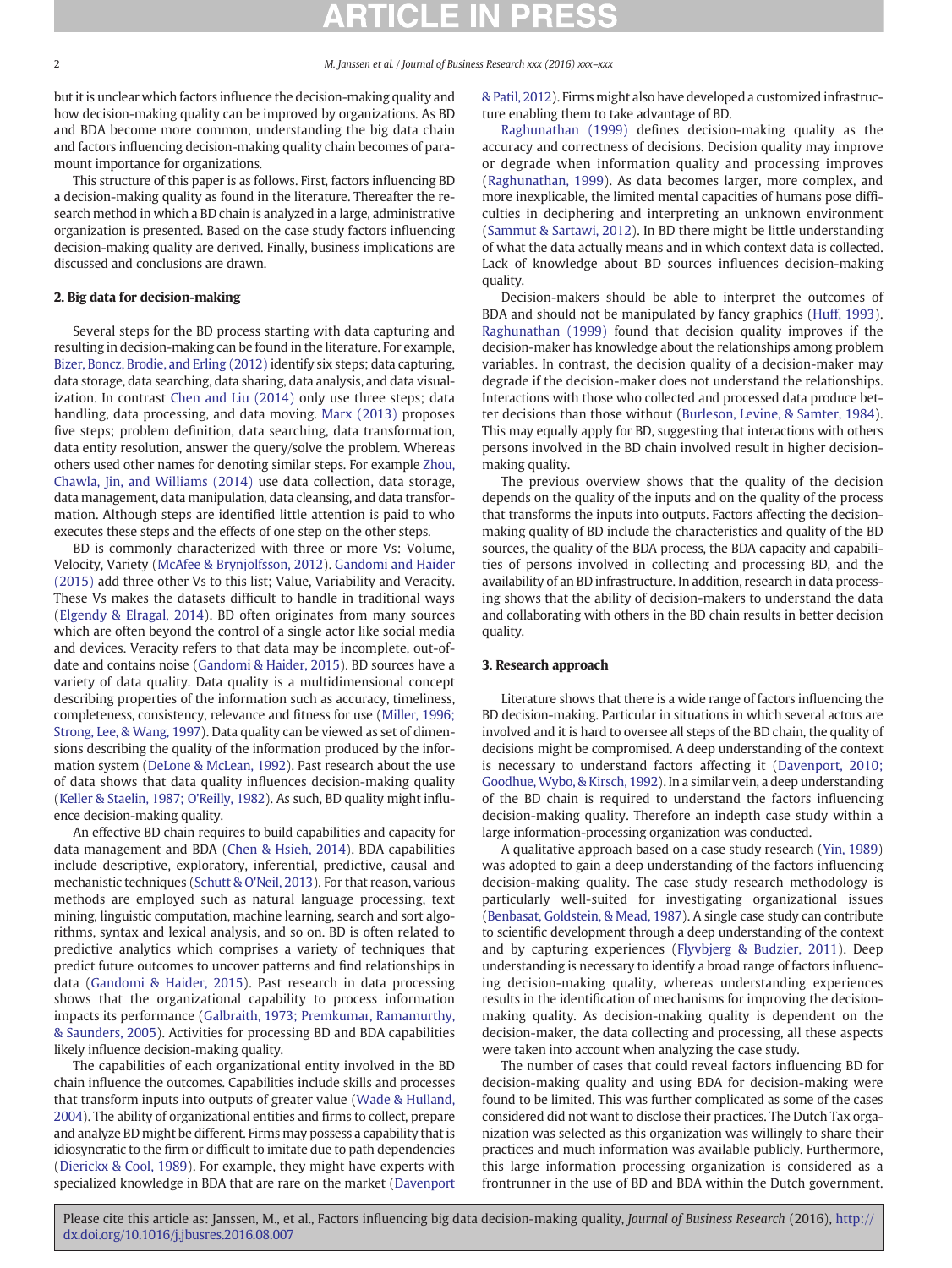The Tax organization manages a complex BD chain and already used BDA in their decision-making processes, which has resulted in new insights and large cost-savings. These examples have been reported in the news. The case study was investigated using interviews and investigating websites, documents, reports and media. Both high-identify factors influencing decision-making.

#### 4. Case background

[Gamage \(2016\)](#page-6-0) provides an overview of governments from all over the world adopting big data strategies. Public sector organizations routinely collect large volumes of data in domains like health, business activities, crime, safety, security, weather, pollution, traffic, tax and income. The Tax organization processes immense amounts of data that are related to the millions of persons and companies who pay taxes. The BD chain consists of many tasks performed by various parties that need to be managed. BD and BDA are used by the Dutch Tax organizations to reduce costs and improve compliancy. The Dutch Tax organization has a legal basis to use data to improve the assessment of tax filing and collection of taxes. They have initiated various BD-driven programs to realize this. Their ambition is to hire 1500 new staff members who are able to make better assessment of tax filing of persons and organizations which should result in an additional income between 750 million and 2 billion Euro. At the same time 5000 staff members should become obsolete. The whole focus of the employees shifts towards BDA to detect tax evasion and fraud.

### 4.1. Big data chain

The Dutch Tax organization has 92 links with other organizations to retrieve data about 10 million citizens and 1,2 million organizations paying taxes. Relevant data sources of other public organizations include base registries like the citizens, business and vehicle registry, but also crime information or surveillance information. In additional they want to employ data published by citizens on social media like Facebook. Many public organizations collect structured and unstructured data for their own purposes which can be used to enrich the internal data of the Tax organization. The Tax organization manages the BD chain by collecting data from other public and private organizations and combining the data with their internal systems.

The use of BD and BDA was initially ad-hoc and dynamic. The data was available, but how it could be used was not clear. Often four departments were involved which respectively collected, prepared, analyzed and made decisions (see Fig. 1). The BD collection was often an ad-hoc process based on personal relationship, which incidentally required the making of agreements with other organizations. Sometimes already cleansed data was provided, whereas other time raw data was provided that needed to be prepared before BDA could be used. The unstructured and ad-hoc processes for collecting data pose high requirements on the data quality and the data processing capabilities.

Next the data was prepared by a separate department who was in charge of the data quality and performed activities related to improving the data quality, data enrichment and creating a dataset that is suitable for using analytics. These activities often encountered challenges with the quality of the data and extensive pre-processing was necessary to find and remove mistakes and to create an understanding of the data.

Once the data is ready, the BDA department started analyzing the data to identified patterns and so on. This department closely collaborated with the data quality department, as often datasets needed to be further enriched or questions were raised which required additional data. "There are so many information sources and each of them seemed to be different, often providing us a headache when trying to combine them" was mentioned by an interviewee. Data is used for detecting generic patterns about populations, but also for finding patterns of individuals and organizations. Often generic patterns are mirrored on individuals to find anomalies. A challenge is that all these sources provide BD in different ways and manners and might contain mistakes and noise.

Finally, the results are prepared for use by decision-makers. The head of the BDA department played a key role as he often presented the results to the board. At later stages the big data chains will be integrated in the operational processes. The decision-makers in these processes will be the inspectors who used the BD and BDA results for making inspection decisions. This requires clear guidelines as their decisionmaking authority is limited. A decision-maker complained about the complexity "there is always a 'but' when the provide the data. Why can't they just provide a single recommendation" followed by an appreciation of the insight gained to improve tax filling and collection and the cost savings accomplished. Also it was commented that "decision-making became more difficult as combination with other BD might show a different pattern".

BD sources originate from different places within and outside the Tax organization. Data capturing methods are often based on collecting as much as data as possible because value of the data is mostly prior unknown. Collecting and getting access to high quality data was found to be a major issue. A key aspect found was the transferring of knowledge about the data among the organizational entities involved in the BD chain. A transfer point is the handing over of data from one organizational entity to another organizational entity. Transfer points also exist within the Tax organization, as there are many siloed departments owning different types of data. These transfers may be more complicated than perceived initially, as not only the actual data need to be transferred but also the knowledge about the data. Fig. 1 shows the transfer points between four main activities. The arrows stress the transfer points and the need for coordination between these activities. The collection and transfer of data is guided by relational or transactional governance mechanism.

Transferring entails more than just data transfers. For example the cleansing of data might have removed distortion in early phase, which might reduce insight. Distortions might be early warning indicators for the need to investigate in more detail. The sharing of knowledge between the organizational entities and the making of clear agreements about how the data is transferred and how the data is already is processed was found to be essential for being able to use BD in the subsequent steps.

Several times interviewees mentioned that organizational entities were hesitant to share their data and knowledge with others. In particular for situation in which the use of the data was not completely clear in advance and the BDA was searching for possible patterns. Social



Fig. 1. Steps and transfer points in the big data chain.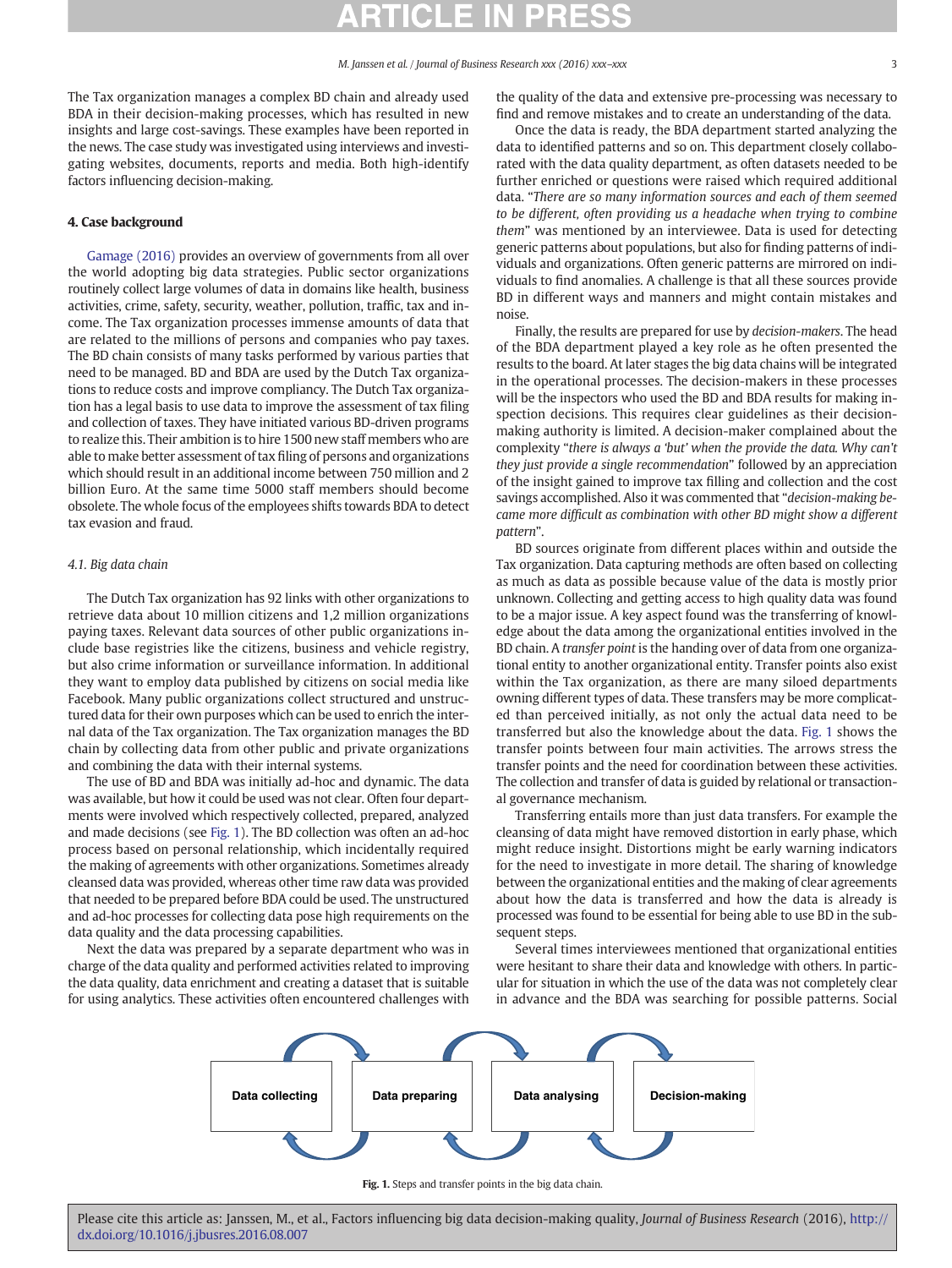processes for trust building among parties were necessary. Sometimes parties refused access to or providing data. Finding out what the meaning of the BD was and the implications of the analysis proved to be challenging. Deep understanding of the context of the tax applications was found to be necessary. A data analyst mentioned "How do we understand the big data? We had to team-up with various domains experts and only during the discussion we discovered the meaning of the pattern we found.". Collaboration and knowledge sharing among departments and domain experts were found crucial for using BD. In particular the working together in teams consisting of fiscal and tax domain experts on the one hand and BDA experts on the other and proved to be important.

### 4.2. Big data for decision-making

BDA are used to detect patterns and for finding factors that contribute to incorrect or fraudulent tax filing and for identifying persons who did not pay their taxes. Often it was a cumbersome searching process before the examples listed hereafter were found. A variety of data sources were used and the BD veracity and validity often was an issue. For example data from persons, who did not pay or were unable to pay their taxes, was combined with data from the social security registers and the vehicle administration. Combining this data resulted in the detection of persons who claimed that they were unable to pay their taxes, but owned an expensive car. Also persons were identified who received social benefits, but were not able to pay their taxes. Also tax payers data was combined with unstructured data on social media like Facebook, Twitter and Marktplaats.nl. This data was used in various ways. For example, to check whether somebody who claimed to have no or limited income employed other activities to earn money. Also to analyze whether persons employed business activities and did not pay taxes about these business activities. The outcomes were used for guiding inspection decisions and have resulted in higher tax income.

BDA patterns show generic relationships which might not always hold for individual cases. For example, somebody trading goods could also mean that somebody was just selling their own belongings to able to buy new good. Another example is that names were mixed up. Making wrong judgement has already resulted in complaints and one case has hit the news. The Tax organization should be reserved in using the BD for certain purposes, as this can have a undesired societal or political impact.

Profiles are created of persons and organizations to detect if there are any risks concerning the providing of the information and the collection of taxes. These profiles can be used for improving tax filing and preventing mistakes. For example, BDA results showed that people in a divorce provided often information that was not correct and incomplete. In a similar vein BDA results showed that self-employed persons who have become ill or unemployed often made mistakes in their tax filing. This has resulted in remedial activities including creating awareness of common mistakes and the simplification of forms. Less mistakes resulted in the use of less resources by the Tax organizations to identify and correct mistakes.

BDA applications are often dependent on data from other public agencies to know their social security and marital status. Sometimes large and varied datasets are necessary, but for this example a simple notification of a status change is sufficient. The receiving of such an alert requires the making of clear agreements between parties about how the data should be delivered. Sometimes BD was transferred without having in-depth knowledge about the dataset structures, the context the data was collected and its data quality. This poses a challenge for the BDA department, as more information needed to be collected to understand the data. Often interactions with the data providers was necessary.

For persons and organizations who did not pay or were not able to pay their taxes dynamic monitoring is introduced. Persons and organizations who did not pay their taxes are monitored for conducting economic activities. For example, BDA discovered a person having social security posting all kinds of advertisements on an e-market. These BDA applications require the reliance on information sources that are external to the government and are volatile. Also persons having a high risk profile can be monitored in this way.

### 4.3. Organization

BD and BDA were new and innovative activities for the Tax organization. Although initially the BD and BDA activities were initiated within the operational department, but after some time a new organizational entity was found. This new entity was operated separately from the operational departments and could work in an agile manner, because this organization was not bound by institutionalized patterns, procedures and principles. Being a separate entity helped to attract a high skilled workforce and to search for new ways of using BDA and to pilot new practices. The new organization entity was directly controlled by the board of directors to enable quick decision-making about the directions to be taken. Apart from the agility this had also the advantage that this allowed to make a conscious trade-off between the government and individual needs. BD changes the balance of power between the government and individuals. Government should avoid exercising power and the use of BD and BDA should be careful considered. For this the board also consulted other stakeholder groups to ensure that the various interests were taken into account when deciding to use BD. In particular if the use of BD outweighs the privacy of the individual was found to be a frequently occurring trade-off.

The outcomes of the BD and BDA resulted in the need to standardize and routinize these activities and to integrate them in the operational administrative processes to enable real-time use of BDA. At the same time there was a need to educate, change and to empower staff. The organization has initiated this process, but the fully automation of the use of BD in real-time for the operational processes was not implemented, as considerable technical challenges were encountered. In particular the integration of the BDA in business process management systems supporting the administrative work was found to be challenging. Another issue was the knowledge transfer of how the data is collected and manipulated. The velocity of the data and the need to understand the contextual meaning makes it often difficult to routinize the work and embed the use of BD and BDA in the operational processes.

### 5. Factors influencing decision-making quality

The case study provides a rich insight into the many factors influencing decision-making quality. Although no longitudinal study was conducted, the documents and interviews showed that the influence of these factors changed over time. The use of BD has become more mature and institutionalized with the organization. The adoption of BD and BDA was an evolving process which started with ad-hoc activities and in which organizational changes were necessary to take advantage of the possibilities. Over time agreements were made with other parties to acquire the data needed. New staff were hired and a new department was created. A separate organizational department that operates independently of the operational department was founded to take advantage of BD. This resulted in the ability to create value using BDA within a relatively short time frame.

By taking a chain perspective a large number of interrelated factors that influence the decision-making quality were identified. Factors influencing the decision-making quality are listed and described in [Table 1.](#page-4-0) The data quality of the many sources of data influences decision-making. Subsequently this information needs to be processed. The quality of the systems, the integration of processes for handling the data and contractual and relational governance for ensuring data quality and knowledge transfer were found to be key factors. The better the systems are integrated and are suitable for handling BD the easier it becomes to process BD. The capabilities of the workforce were found to be important, as staff should have the rights skills and competences.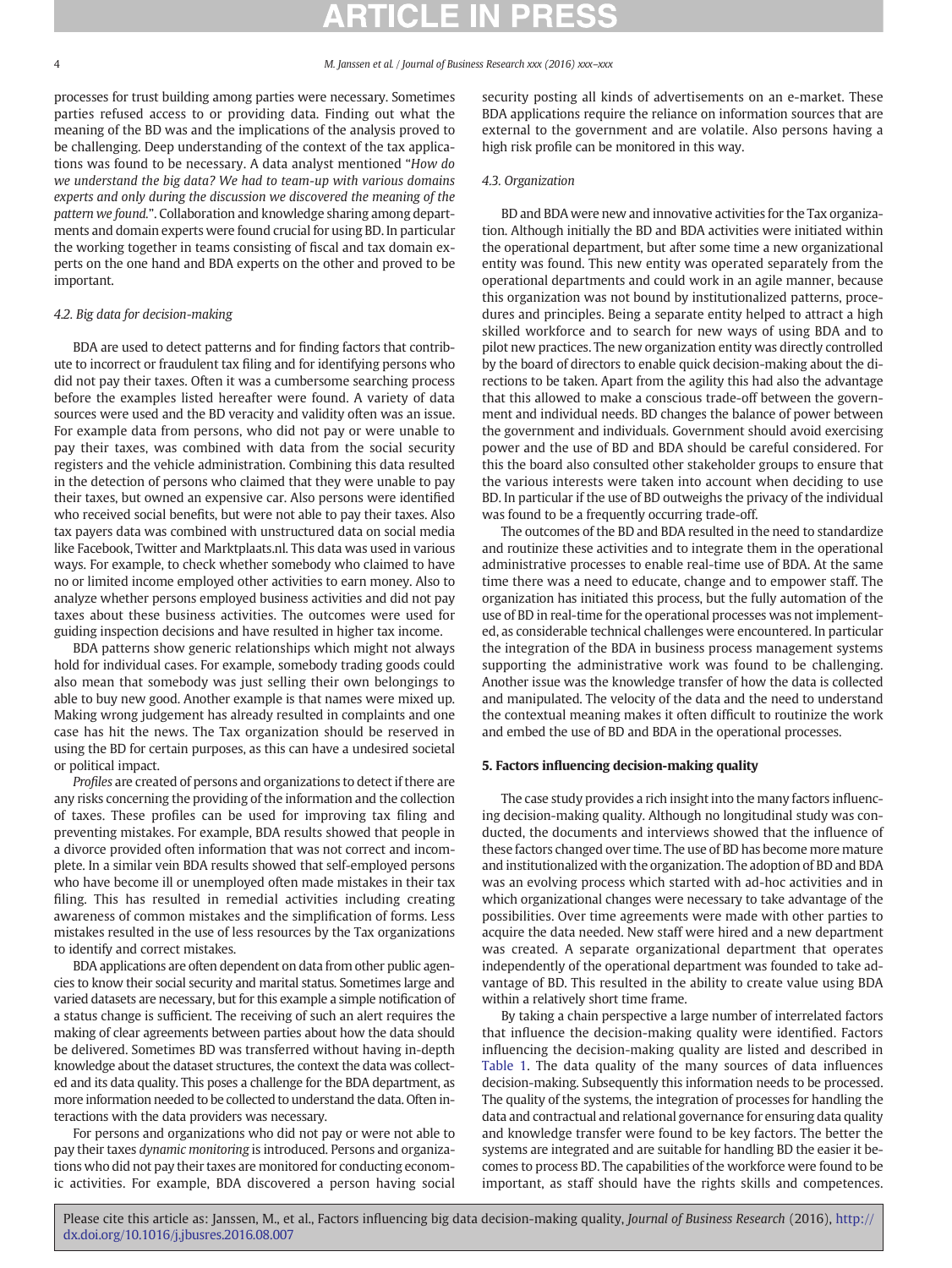#### <span id="page-4-0"></span>Table 1

Factors influencing the decision-making quality in the case study.

| Factors                 | Description                                                                                                                                                                                                                                                                                                                                               |
|-------------------------|-----------------------------------------------------------------------------------------------------------------------------------------------------------------------------------------------------------------------------------------------------------------------------------------------------------------------------------------------------------|
| Contractual governance  | The making of agreements and contracts with BD providers is used to increase the data quality. Agreements among organizations<br>are used to ensure mutual understanding of BD, to create clear responsibilities and procedures, and to improve communication.                                                                                            |
| Relational governance   | Relational governance is necessary for building trust among organizational entities and for ensuring the sharing of relevant<br>knowledge that is necessary to interpret BD. Good relational governance includes communication and knowledge exchange which<br>is necessary to understand and process data.                                               |
| <b>BDA capabilities</b> | Analyzing BD can contain dozens of variables and parameters. It was difficult to find the right tools for analyzing. Which techniques<br>can be possibly used and how BD can be visualized is a challenge. This was often a long search process in which knowledge of BD,<br>BDA and the domain was necessary.                                            |
| Knowledge exchange      | Both data and knowledge about the data needs to be transferred. Knowledge about how the data is collected and processed is<br>necessary for being able to interpret the data and to understand how it can be used. Once BDA analyst have more knowledge about<br>the context the use of BDA and the finding of patterns and relationships becomes easier. |
| Collaboration           | The ability to collaborate among BD providers, BDA analysts and decision-makers is a key condition to overcome fragmentation and<br>create a BD chain. Furthermore, the inability to collaborate with data providers and to acquire the data can block the creation of                                                                                    |

| Process integration and standardization<br>The ability to integrate processes and to standardize tasks and data results in enhancing the BD chain. This results in lower efforts |  |
|----------------------------------------------------------------------------------------------------------------------------------------------------------------------------------|--|
| and cost to use BD and BDA. This is important condition for standardizing and routinizing the use of BD.                                                                         |  |
| Routinizing and standardization<br>By routinizing BD chain the BD velocity is improved. This helped inspectors to make decisions in real-time.                                   |  |
| Flexible infrastructure<br>Having a flexible infrastructure determines the ability and the amount of effort necessary to handle and process the data. Systems                    |  |
| integration improves the handling of BD. Initially much manual work was necessary which resulted in long lead times for arriving at                                              |  |
| results.                                                                                                                                                                         |  |
| Finding specialists who can deal with BD, have knowledge of BDA, and are able to communicate with business persons to interpret<br>Staff                                         |  |
| the results are a key conditions. These people are scarce. Partnership with companies enabled to use people from outside the Tax                                                 |  |
| authority.                                                                                                                                                                       |  |
| BD provides little value if it is not accurate and people are not able to interpret the decisions. Wrong decisions can even be more<br>Data quality of the BD sources            |  |
| costly. Wrong decision had even a societal impact, as this resulted in questions asked by politicians.                                                                           |  |
| Decision-makers should be able to interpret the outcomes of the analytics and understand the implications. In the case it was found<br>Decision-maker quality                    |  |
| that the more experienced decision-makers were, the better and the faster decisions could be made.                                                                               |  |

Education was needed and sometimes external staff was hired based on partnership with BD companies. Governance is a complex factor as it is affected by factors like communication, trust, decision-making responsibilities and procedures, which can be views as antecedents of governance. Both relational and contractual governance mechanisms were found. The first was dominating at the early stages, whereas the latter becomes important when BD chain becomes institutionalized.

The description in the table shows that many factors are interrelated and can reinforce each other. A chain dependency is that BD source quality influences the need for data processing activities. Sometimes several processing steps were necessary before the data could be used. The combination of data source quality and the data processing ability influences the decision-making quality. Furthermore, governance mechanisms can be used to get a better grip on and even improve BD quality. Making clear agreements about the quality of BD can improve decision-making quality in the end. Governance is aimed at posing the right conditions for data processing and ensuring that the right data is collected at the right quality.

Many aspects of BD influence the decision-making quality. For example BD volatility can result in incorrect outcomes. The collection of vehicle data by speed trap cameras for the purpose of speed violations can be used to identify if persons who are leasing a car for their business also use this car for their personal use. This requires a different quality of data as the place and time when the data is collected are the crucial variable, instead of the speed of the car and the speed limit which are necessary for providing fines. Although this information is collected, the place often is not stored in the data, as measurements are often fixed and datasets are handled individually. When this information is aggregated the place is not included and needs to be added afterwards which requires the asking for additional information. This process was found to be prone to error. The location of the speed trap camera might changes over time. The way data is collected and data sources are subject to change and further complicates the processing of data. Their main issues found in the case study with BD were related to the Velocity, Validity and Veracity and have to do with the following issues.

1. Processing and manipulation: The velocity of the data can mean that only one part of the data is provided which might give a different

picture than when the whole dataset can be viewed. For example data about some persons are not communicated, although this data might be available. Some groups might be more fraudulent, but this is kept hidden to avoid stigmatization. This type of data might not be communicated, but this influences the outcomes of BDA and ultimately the decision-making.

- 2. Noise: Data is incorrectly connected to each other. Identities of persons are mixed up, an wrong place is mentioned, or some data from different periods are connected to each other. For data analytics revealing patterns this might not be a problem, but for inferring about individual cases it is.
- 3. Error: The context in which the data is collected is often not known and only the source has this information. If there are any changes in the way data is collected and this is not communicated this results in erroneous results. Not enough understanding of the context and the changes in the context is available. For example, this can result in connecting data collected in different years with each other.

These challenges are not easily to deal with due to the volume of the data. One of the interviewees mentioned that 'the amount of data influences the possible level of control'. Meaning that the more data is used the less attention can be paid to ensuring the correctness of the data. Part of the causes is that BD sources are used that are often collected for other purposes. What is measured is used, instead of what kind of data needs to be collected to answer the problem.

The processing of data contains a number of steps ranging from data cleansing, combining, aggregating to analyzing. One interviewee mentioned "The combining of data is probably the most complex step but also the most neglected step". The combinations might result in various limitations that need to be taken into account. The naming conventions, data definitions, place and time of measurement, and granularity of data all play a role when combining data. For instance, although the term 'net income' is standardized over the past decades from over 50 definitions to a handful, there are still several different definitions used in different contexts, like taxes and pensions. This makes it complex to aggregate the data. Sometimes assumptions are made or data is left out based on the judgement of the person in charge of this. In addition, not having the same unique identifiers among data sources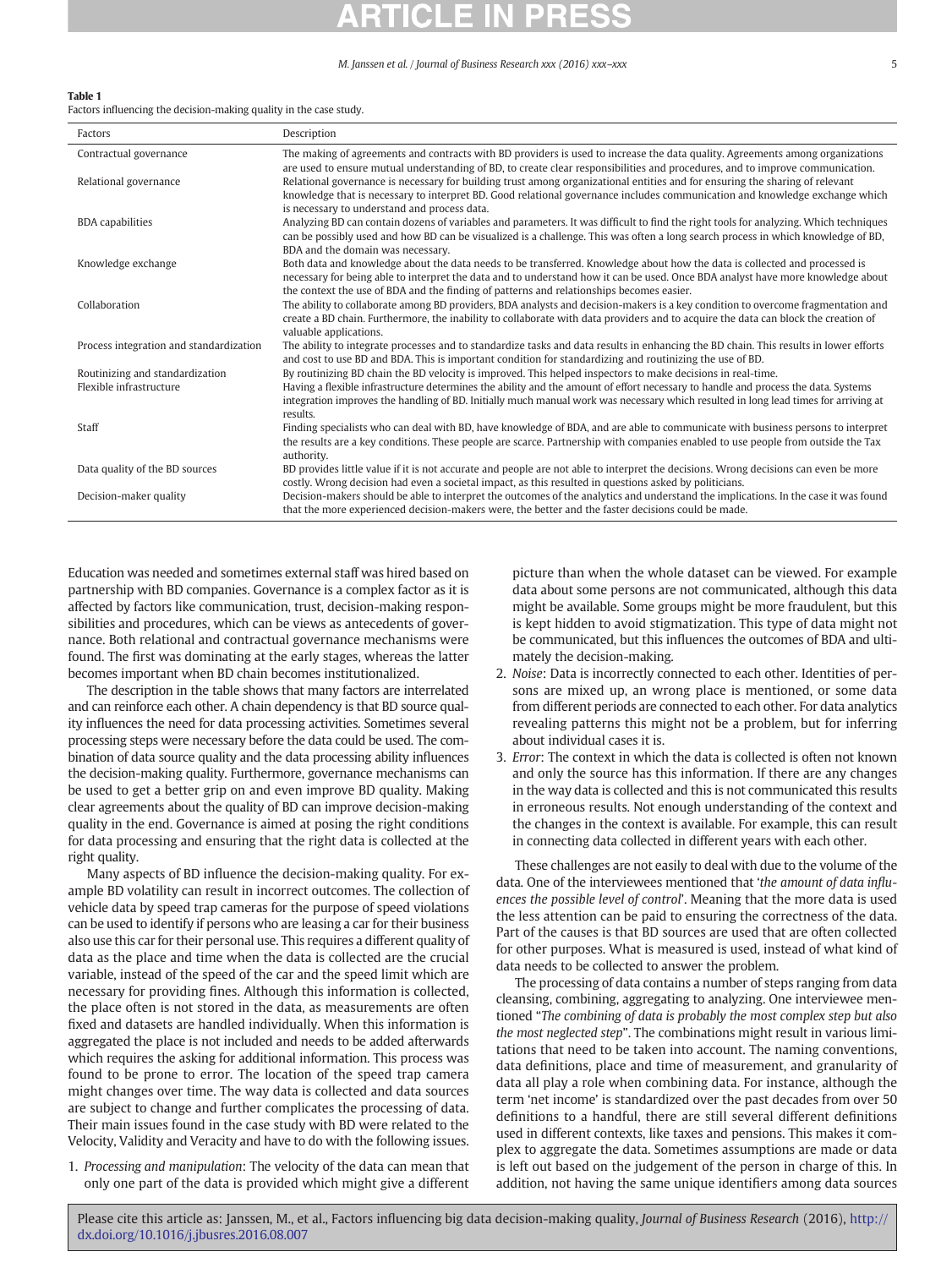makes it sometimes even impossible to combine the data. Apart from technical issues, also privacy legislation can prevent data sharing. This is confirmed in the literature as understanding the privacy of these datasets is key to their broad use [\(de Montjoye, Radaelli, Singh, &](#page-6-0) [Pentland, 2015\)](#page-6-0).

Apart from the skills of the decision-makers, the experience of decision-makers proved to be important. This confirms the findings of [Raghunathan \(1999\)](#page-7-0) on decision-making that simultaneous improvement in data quality and decision-maker quality results in higher decision quality. The first time decisions were made, there was unbridled enthusiasm over the results, but also much uncertainty over their possible use and the interpretation of the analysis. Specifically, there were worries about violating legislation, like privacy, and whether the decision would prove to be correct. After a while the decision-makers better understood the limitations and the potential for their decisionmaking.

Often manual work was done to get the data out of the systems. In the long term the ambition is to automate the handling of BD to integrate them in the operational processes. The creation of such a BD pipeline requires the integration of the disparate BD chain processes and the standardization of the data. Such a data pipeline is necessary for integrating BDA in the administrative processes. However, the current situation is far from this ideal, as many manual steps need to be taken and the existing business process management systems need to be updated. Process integration is expected to take several years.

The case study confirmed the findings of [Gamage \(2016\)](#page-6-0) finding the right people having the rights skills was viewed as a major challenge. Much efforts were invested in attracting the right people. Attracting and employing the right persons became possible through the creation of a separate organizational entity. "There is a huge gap between the capabilities of the people needed and the capabilities our staff has" was a statement that was expressed by several persons. The situation is even worsened as each department had different types of persons who sometimes had a hard time to understand each other. Nevertheless collaboration among departments was found to be necessary for using BD and BDA for improving decision-making quality. Whereas the information quality department was traditionally focused on maintaining the quality of their internal data they were confronted with external data sources having unknown quality that were out of their direct control. They were not used to handle this.

In the BD chain many actors had different capabilities. The actors involved are different players which are often independent, and process and manipulate the data before transferring. They might have different strategies and be unaware of the possible use of BD by others. The quality department might remove all exceptions and anomalies from the dataset in order to improve the quality, whereas the data scientist might want to look for these kinds of patterns. A lack of understanding about how data is collected, what processes are being implemented, and what the data might be used for might disrupt organizational processes.

Apart from having the knowledge to handle data also relational capabilities were found to be important. The persons needed to collaborate to gain a deeper understanding of what can be done with the data. Also communication of the findings, including the validity and the implications, is a crucial aspect. Finally, understanding the context in which the Tax organization operates in, including relevant legislation is important, as its sets the boundaries to what is socially and legally allowed.

Initially there were no formal agreements about the use and sharing of data. At the beginning a one-time access to data sources was necessary as situations were only analyzed once. In these cases gaining access to the data was often dependent on personal relationships. Sometimes jurists needed to be involved to ensure that data sharing would not violate any legislation or policy. Data was extracted from the operational system once and thereafter used. This approach affected the timeliness of the BD and resulted in the need to improve the BD velocity.

For a continuous collecting of data a well-functioning BD chain requires stability of transactions. For this relationship governance was introduced in the case study. Relationship governance describes any activity that enhances mutual relationships in order to facilitate transactions and build trust ([Bevir, 2012](#page-6-0)). Using data from not-trusted sources having unknown quality is risky and this should be avoided for a public organization that should represent the societal interest. The need for access to some information sources, like the base registries, and the continuous inclusion of data from external sources in the operational processes poses the need to have formal agreements between the data suppliers and Tax organizations. These formal agreements should warrant the continuous access to the data, information quality but also that formats or other aspects are not changed. Relational contracts consisted of contracts and Service Level Agreements (SLAs). Relational contracts dictate the specification of the data, its qualities and its form. As such, the relational contracts regulate the transfers between these activities if they are carried out by different actors. Also within the own organizations agreements were developed as they were not used to sharing BD.

### 6. Business research implications

The factors identified in this research can be used to improve the BD decision-making quality by organizations. Decision-making based on BD requires the organization of the activities to acquire and use BDA to analyze data. Organizations have to develop sophisticated processes to understand the context to have the precise meaning to make BD usable for decision-making. Big data can offer some unusual inflection points for new insights and understandings and has the potential to improve decision-making. This requires a good overview of possible data sources and how they are combined to understand the context. Creating such a BD chain requires that BD experts from external parties collaborate closely with domain experts to understand the analysis and implications of BD. The collaboration aspects were found to be a crucial aspect for employing BD and BDA need further research attention. Also creating an overview of BD sources and the evaluation of the quality of the resources is an area which needs more research.

Embedding and institutionalizing BD and BDA as a part of the operational organizations was found to be difficult. Instead a new department was introduced. Having a new department enabled the Tax organization to work in an agile manner, as how data could be used, which data was necessary, which types of BDA could be used and the possible purposes were not clear. This also enabled to change quickly and adapt new practices. The existing organization was found to be bound by institutionalized patterns, procedures and principles which would make it a cumbersome process to take advantage of BD and BDA within a short time frame. Furthermore, by establishing a new organization the management was able to attract new, highly skilled workforce which had the right capabilities instead of having to rely on the capabilities of the existing workforce. A next step will be the integrating of BD and BDA into existing processes which requires that existing staff are able to deal with the collecting and processing of data. The expectation is that this requires considerable effort and reorganization. This practice is domain dependent and more research into the integration of BD and BDA into organizations is needed.

BD is noisy, messy, constantly-changing and comes in different formats. The veracity of BD makes the creation of value from BD challenging. There are datasets from many systems, some incomplete, with noise and errors, collected at different point of times. These have to be copied, cleansed, translated and unified which might affect the potential for decision-making. For this reason the BD chain needs to be managed. However, several actors are outside the hierarchical scope and there was limited control on the activities they perform. Also relying entirely on contractual governance was no option, because formal agreements explicating their responsibilities are not suitable due to the velocity of BD. Relationship governance, based on trust and informal rules, was

Please cite this article as: Janssen, M., et al., Factors influencing big data decision-making quality, Journal of Business Research (2016), [http://](http://dx.doi.org/10.1016/j.jbusres.2016.08.007) [dx.doi.org/10.1016/j.jbusres.2016.08.007](http://dx.doi.org/10.1016/j.jbusres.2016.08.007)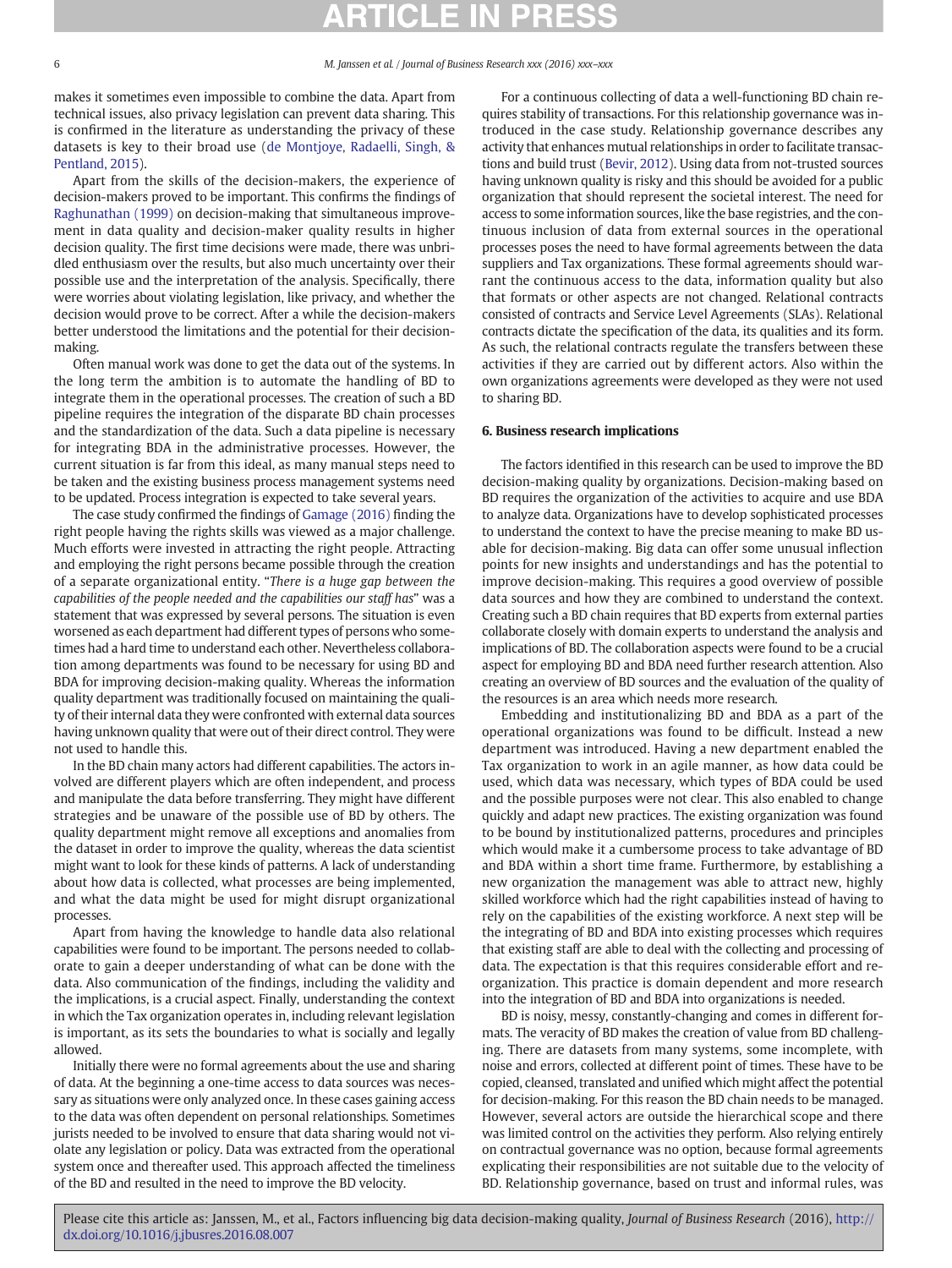<span id="page-6-0"></span>found to be of vital importance to facilitate the transfers in the BD chain. Decision-making quality depends heavily on the capability, trust and willingness of actors to play their role in the chain well. Increased collaboration among BD chain participants leads to lower total cost and enhanced decision-making quality. Building trust involves personal qualities, but also skills and knowledge. Staff should have the capability and willingness to safeguard for instance accuracy, timeliness, completeness, consistency, and relevance of BD which is no sinecure. Especially delivery of data in real time requires constant attention.

The case study clearly shows the evolutionary nature of adopting BD and BDA approaches, which is surrounded by uncertainty and complexity. This nature becomes paramount when looking at the governance. Initially the activities were primarily based on informal relationships. The quality and the data analytics departments contacted each other informally and there was much dependence on informal communication. There was no governance of transfer points and no control of BD chain. As the number of data sources increased and the awareness of the need for information quality improved, SLAs were made, and contractual governance became more important for assuring a continuous stream of up-to-date data. This evolvement posed also new requirements on the skills of persons. Whereas at the start number crunching was important, after some time the communication skills gained importance. Kitchin (2014) provides a large variety of skills required from BD professional. Persons having all these qualities are scarce or may not exist at all. This requires organizing staff in such a way that appropriate skills are available.

#### 7. Conclusions

Value from BD and BDA is generated by improving decision-making quality. Despite its importance, there is limited research on the use of BD for decision-making to date. Often it is assumed that BD and BDA results in better decisions, but this might be a too simplistic assumption. There are many interrelated factors influencing decision-making quality. In addition, conceptualizing BD and BDA as a single process operated by a single data scientist is too simple as showed in the case study. Taking a chain perspective allows to analyze both the activities that are carried out in a BD chain and the organizations that carry them out, and to understand the interdependencies between those activities. This results in a more deeper understanding and more diverse set of factors influencing decision-making quality.

BD sources vary and have different characteristics which influences how BD needs to be processed and how BDA can be used. There are many factors influencing decision-making quality which need to be addressed simultaneously to improve decision-making quality. Process transformation and integration, development of skills, retaining experience and human resources, ensuring data quality, flexible systems, collaboration, knowledge exchange, decision-maker quality, building trust and managing relationships are among the key factors found. The main challenge found was not dealing with the volume, but the ability to understand the BD and use BDA to create value by dealing with the variety, velocity, veracity and validity of data. For these processes need to be in place to deal with these characteristics of BD. Decision-making quality is not just dependent on BD and BDA, but also about the ability to manage the BD chain.

The findings show that the quality of the source data, the processing of the data and how the transfer of the data is handled influences the quality of decision-making. These findings highlight the need to develop appropriate and effective contractual and relational governance mechanisms for managing the BD chain. It also shows the need to devise governance mechanisms for managing the collection and processing of BD. Governance should ensure access to the BD sources, creating insight into the quality of BD, and understanding of the meaning and limitations of BD. Although the variety of BD and the use of BDA enhance the ability to detect fraud and can be used to prevent the making of mistakes, it can also exacerbate discrimination. In government the

balance of power between government and the individual needs to be careful balanced. In the case study the board was involved in this decision-making. In addition, also other parties were consulted when necessary.

The main limitation of this study relates to the use of a single case study within one domain based on interviews and documents. Finding a suitable case study was found to be challenging, however, the case study revealed experiences that are not found in the literature yet. Further research can focus on investigating cases from different domains and on generalizing the factors influencing decision-making.

### References

Anderson, C. (2015). [Creating a data-driven organization.](http://refhub.elsevier.com/S0148-2963(16)30494-5/rf0005) O'Reilly Media, Inc.

- Benbasat, I., Goldstein, D. K., & Mead, M. (1987). [The case research strategy in studies of](http://refhub.elsevier.com/S0148-2963(16)30494-5/rf0010) [information systems.](http://refhub.elsevier.com/S0148-2963(16)30494-5/rf0010) MIS Quarterly, 11(3), 369–386.
- Bevir, M. (2012). [Governance; A very short introduction.](http://refhub.elsevier.com/S0148-2963(16)30494-5/rf0015) Oxford: Oxford University Press. Bizer, C., Boncz, P., Brodie, M. L., & Erling, O. (2012). The meaningful use of big data: Four perspectives — Four challenges. SIGMOD Record, 40(4), 56–60. http://dx.doi.org/[10.](http://dx.doi.org/10.1145/2094114.2094129) [1145/2094114.2094129](http://dx.doi.org/10.1145/2094114.2094129).
- Brown, B., Chui, M., & Manyika, J. (2011). [Are you ready for the era of](http://refhub.elsevier.com/S0148-2963(16)30494-5/rf0025) 'big data'. McKinsey Quarterly, 4[\(2011\), 24](http://refhub.elsevier.com/S0148-2963(16)30494-5/rf0025)–35.
- Burleson, B. R., Levine, B. J., & Samter, W. (1984). Decision-making procedure and decision quality. Human Communication Research, 10(4), 557–574. http://dx.doi.org[/10.1111/j.](http://dx.doi.org/10.1111/j.1468-2958.1984.tb00032.x) [1468-2958.1984.tb00032.x.](http://dx.doi.org/10.1111/j.1468-2958.1984.tb00032.x)
- Chen, Y. -C., & Hsieh, T. -C. (2014). [Big data for digital government: Opportunities, chal](http://refhub.elsevier.com/S0148-2963(16)30494-5/rf0035)lenges, and strategies. [International Journal of Public Administration in the Digital Age](http://refhub.elsevier.com/S0148-2963(16)30494-5/rf0035),  $1(1), 1-14.$  $1(1), 1-14.$  $1(1), 1-14.$
- Chen, M., & Liu, S. M. Y. (2014). Big data: A survey. [Mobile Networks and Applications](http://refhub.elsevier.com/S0148-2963(16)30494-5/rf0040), 19[\(2\), 171](http://refhub.elsevier.com/S0148-2963(16)30494-5/rf0040)–209.
- Davenport, T. H. (2010). [Business intelligence and organizational decisions.](http://refhub.elsevier.com/S0148-2963(16)30494-5/rf0045) International [Journal of Business Intelligence Research](http://refhub.elsevier.com/S0148-2963(16)30494-5/rf0045), 1(1), 1–12.
- Davenport, T. H., & Patil, D. (2012). Data scientist. [Harvard Business Review](http://refhub.elsevier.com/S0148-2963(16)30494-5/rf0050), 90, 70–76.
- de Montjoye, Y. -A., Radaelli, L., Singh, V. K., & Pentland, A. S. (2015). Unique in the shopping mall: On the reidentifiability of credit card metadata. Science, 347(6221), 536–539. http://dx.doi.org[/10.1126/science.1256297](http://dx.doi.org/10.1126/science.1256297).
- DeLone, W. H., & McLean, E. R. (1992). Information systems success: The quest for the dependent variable. Information Systems Research, 3(1), 60–95. http://dx.doi.org/[10.](http://dx.doi.org/10.1287/isre.3.1.60) [1287/isre.3.1.60](http://dx.doi.org/10.1287/isre.3.1.60).
- Dierickx, I., & Cool, K. (1989). [Asset stock accumulation and sustainability of competitive](http://refhub.elsevier.com/S0148-2963(16)30494-5/rf0065) advantage. [Management Science](http://refhub.elsevier.com/S0148-2963(16)30494-5/rf0065), 35, 1504–1511.
- Economist Intelligence Unit. (2012). The deciding factor: Big data & decision making. In C.G. reports (Ed.), (pp. 24): Economist Intelligence Unit.
- Elgendy, N., & Elragal, A. (2014). [Big data analytics: A literature review paper. In P. \(Ed.\),](http://refhub.elsevier.com/S0148-2963(16)30494-5/rf0070) [Advances in data mining. applications and theoretical aspects: 14th Industrial Confer](http://refhub.elsevier.com/S0148-2963(16)30494-5/rf0070)[ence, ICDM 2014, St. Petersburg, Russia, July 16](http://refhub.elsevier.com/S0148-2963(16)30494-5/rf0070)–20, 2014. Proceedings (pp. 214–227). [Cham: Springer International Publishing.](http://refhub.elsevier.com/S0148-2963(16)30494-5/rf0070)
- Flyvbjerg, B., & Budzier, A. (2011). [Why your IT project may be riskier than you think.](http://refhub.elsevier.com/S0148-2963(16)30494-5/rf0075) [Harvard Business Review](http://refhub.elsevier.com/S0148-2963(16)30494-5/rf0075), 89(9), 601–603.
- Galbraith, J. R. (1973). [Designing complex organizations.](http://refhub.elsevier.com/S0148-2963(16)30494-5/rf0080) Reading, MA: Addison-Wesley.
- Gamage, P. (2016). New development: Leveraging 'big data' analytics in the public sector. Public Money & Management, 36(5), 385–390. http://dx.doi.org/[10.1080/09540962.](http://dx.doi.org/10.1080/09540962.2016.1194087) [2016.1194087.](http://dx.doi.org/10.1080/09540962.2016.1194087)
- Gandomi, A., & Haider, M. (2015). Beyond the hype: Big data concepts, methods, and analytics. International Journal of Information Management, 35(2), 137–144. [http://dx.](http://dx.doi.org/10.1016/j.ijinfomgt.2014.10.007) [doi.org/10.1016/j.ijinfomgt.2014.10.007](http://dx.doi.org/10.1016/j.ijinfomgt.2014.10.007).
- Goodhue, D. L., Wybo, M. D., & Kirsch, L. J. (1992). [The impact of data integration on the](http://refhub.elsevier.com/S0148-2963(16)30494-5/rf0090) costs and benefi[ts of information systems.](http://refhub.elsevier.com/S0148-2963(16)30494-5/rf0090) MIS Quarterly, 16(3), 293–311.
- Holsapple, C., Lee-Post, A., & Pakath, R. (2014). A unified foundation for business analytics. Decision Support Systems, 64, 130–141. [http://dx.doi.org/10.1016/j.dss.2014.05.013.](http://dx.doi.org/10.1016/j.dss.2014.05.013)
- Huff, D. (1993). How to lie with statistics. [New York: W W Norton & Company.](http://refhub.elsevier.com/S0148-2963(16)30494-5/rf0095) Janssen, M., & Kuk, G. (2016). Big and Open Linked Data (BOLD) in research, policy, and practice. Journal of Organizational Computing and Electronic Commerce, 26(1–2),
- 3–13. http://dx.doi.org/[10.1080/10919392.2015.1124005.](http://dx.doi.org/10.1080/10919392.2015.1124005) Janssen, M., Estevez, E., & Janowski, T. (2014). [Interoperability in big, open, and linked](http://refhub.elsevier.com/S0148-2963(16)30494-5/rf0105) data—[Organizational maturity, capabilities, and data portfolios.](http://refhub.elsevier.com/S0148-2963(16)30494-5/rf0105) IEEE Computer **Society**
- Keller, K. L., & Staelin, R. (1987). [Effects of quality and quantity of information on decision](http://refhub.elsevier.com/S0148-2963(16)30494-5/rf0110) effectiveness. [Journal of Consumer Research](http://refhub.elsevier.com/S0148-2963(16)30494-5/rf0110), 200–213.
- Kitchin, R. (2014). [The data revolution: Big data, open data, data infrastructures and their](http://refhub.elsevier.com/S0148-2963(16)30494-5/rf0115) [consequences.](http://refhub.elsevier.com/S0148-2963(16)30494-5/rf0115) Sage.
- Marx, V. (2013). [Biology: The big challenges of big data.](http://refhub.elsevier.com/S0148-2963(16)30494-5/rf0120) Nature, 498(7453), 255–260. McAfee, A., & Brynjolfsson, E. (2012). [Big data: The management revolution.](http://refhub.elsevier.com/S0148-2963(16)30494-5/rf0125) Harvard
- [Business Review](http://refhub.elsevier.com/S0148-2963(16)30494-5/rf0125)(90), 60–66 (68, 128). Miller, H. (1996). [The multiple dimensions of information quality.](http://refhub.elsevier.com/S0148-2963(16)30494-5/rf0130) Information Systems [Management](http://refhub.elsevier.com/S0148-2963(16)30494-5/rf0130), 13(2), 79–82.
- Olszak, C. M. (2016). Toward better understanding and use of business intelligence in organizations. Information Systems Management, 33(2), 105–123. http://dx.doi.org/[10.](http://dx.doi.org/10.1080/10580530.2016.1155946) [1080/10580530.2016.1155946](http://dx.doi.org/10.1080/10580530.2016.1155946).
- O'Reilly, C. A. (1982). [Variations in decision makers' use of information sources: The impact](http://refhub.elsevier.com/S0148-2963(16)30494-5/rf0140) [of quality and accessibility of information.](http://refhub.elsevier.com/S0148-2963(16)30494-5/rf0140) Academy of Management Journal, 25(4), 756–[771.](http://refhub.elsevier.com/S0148-2963(16)30494-5/rf0140)

Please cite this article as: Janssen, M., et al., Factors influencing big data decision-making quality, Journal of Business Research (2016), [http://](http://dx.doi.org/10.1016/j.jbusres.2016.08.007) [dx.doi.org/10.1016/j.jbusres.2016.08.007](http://dx.doi.org/10.1016/j.jbusres.2016.08.007)